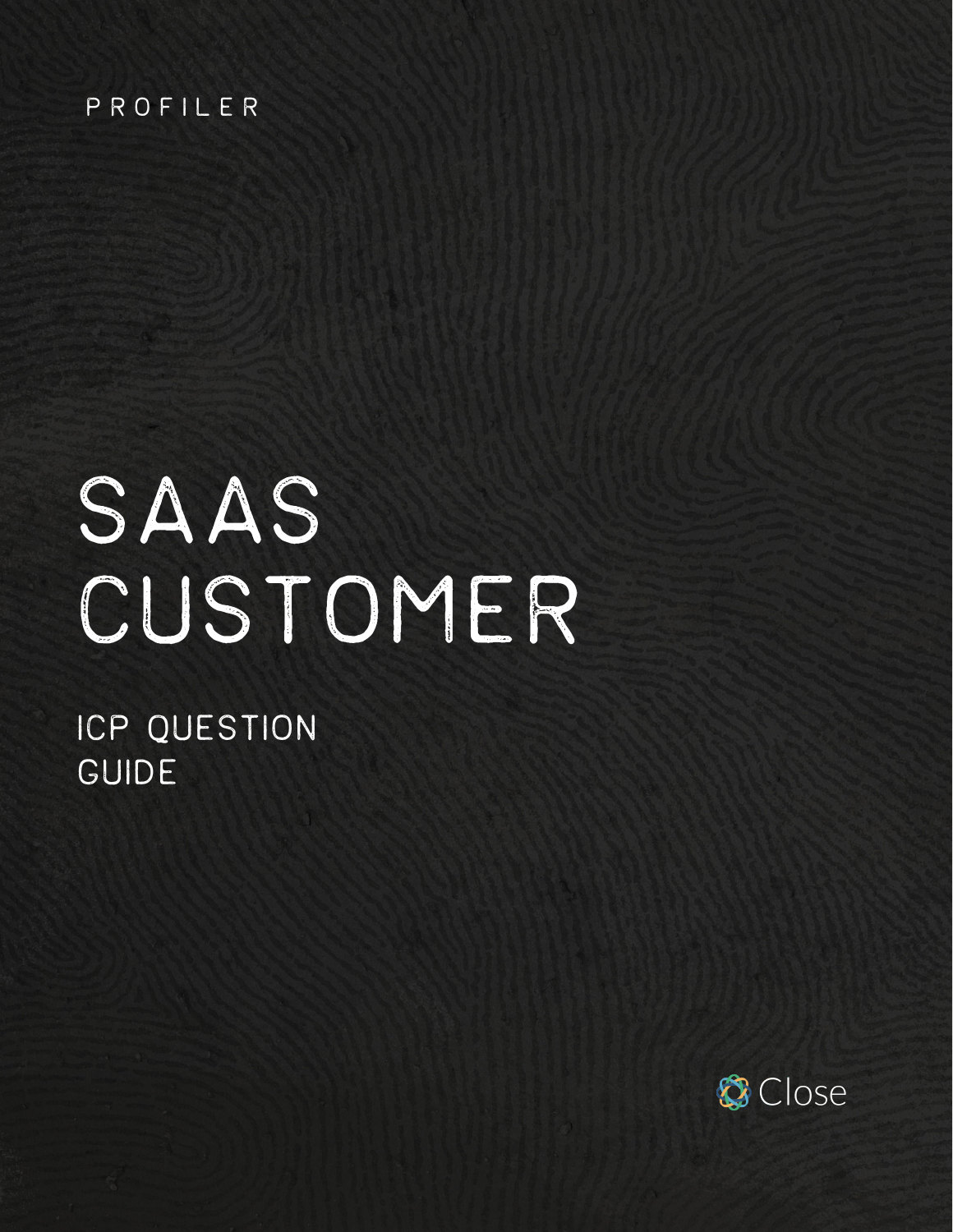#### Demographics and personal data

- **•** What's your age group?
- **•** What's your highest education level?
- **•** How long have you been working in [field]?
- **•** What's your job title?
- **•** What team do you work with?
- **•** What tools do you use on the job every day?
- **•** What tools do you have access to but don't use very often?
- **•** Who do you report to?
- **•** How is your success at work measured?
- **•** Where do you go for information to solve problems at work?
- **•** How do you stay up-to-date with current news and updates in your industry?
- **•** What are your favorite groups (online or offline) to chat with peers and give and receive advice?
- **•** How do you search for new products or vendors for your job?
- **•** Is it your responsibility to search for new products or vendors?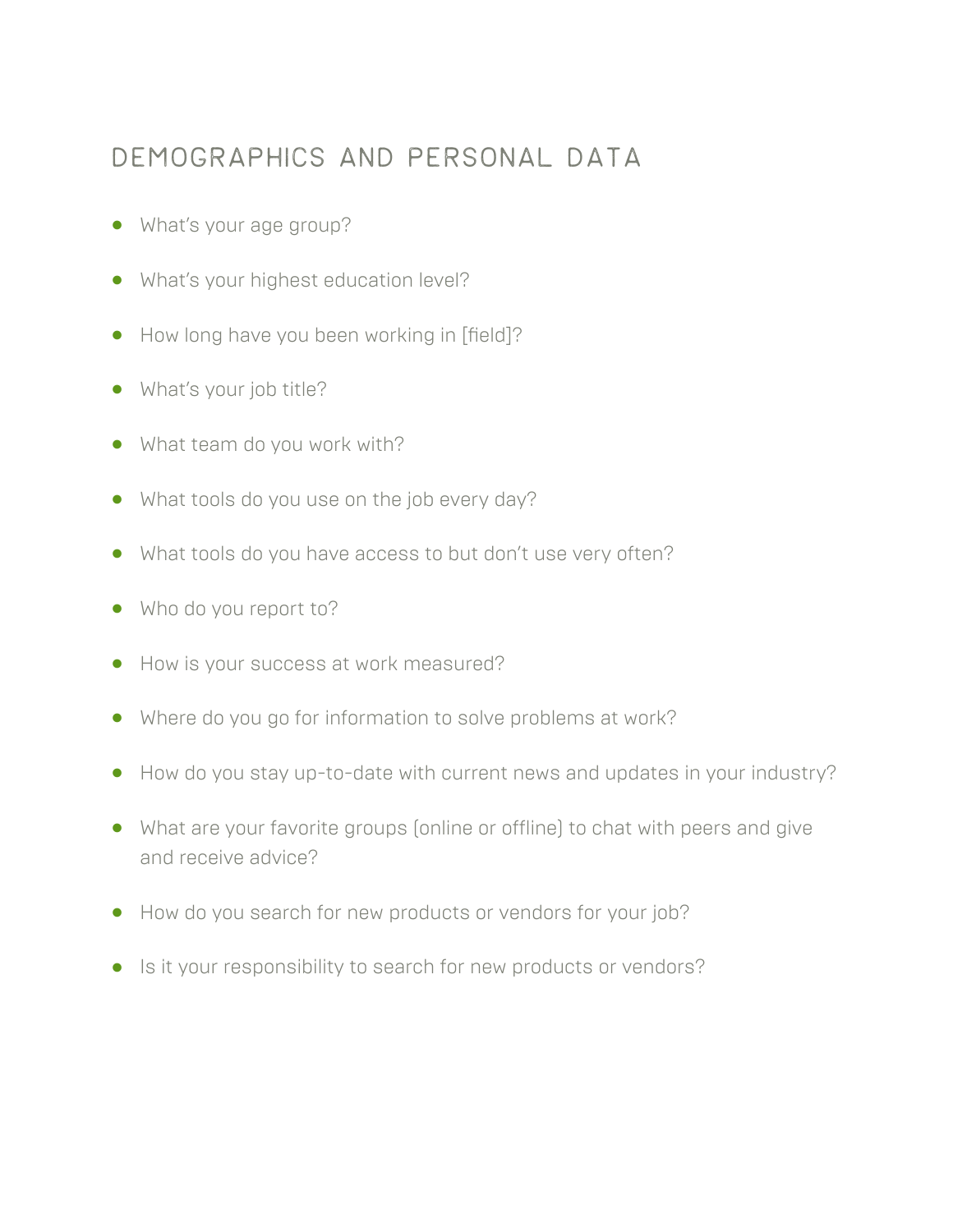#### Company

- **•** What's your company size (number of employees)?
- **•** What is your industry?
- **•** Who is your main customer base?

#### Goals

- **•** What are your company's goals for this quarter or year?
- **•** What are your team's goals for this quarter or year?
- **•** What are the company's long-term goals?
- **•** What are your team's long-term goals?
- **•** How does [your SaaS product] help your team or company reach those goals?

### Challenges and pain points

- **•** How have recent industry trends and world events affected your business?
- **•** What are the main challenges you face in reaching your goals?
- **•** What are the main challenges your team faces in reaching their goals?
- **•** What problems are affecting your team's ability to reach their goals?
- **•** How does [your SaaS product] help you overcome those challenges?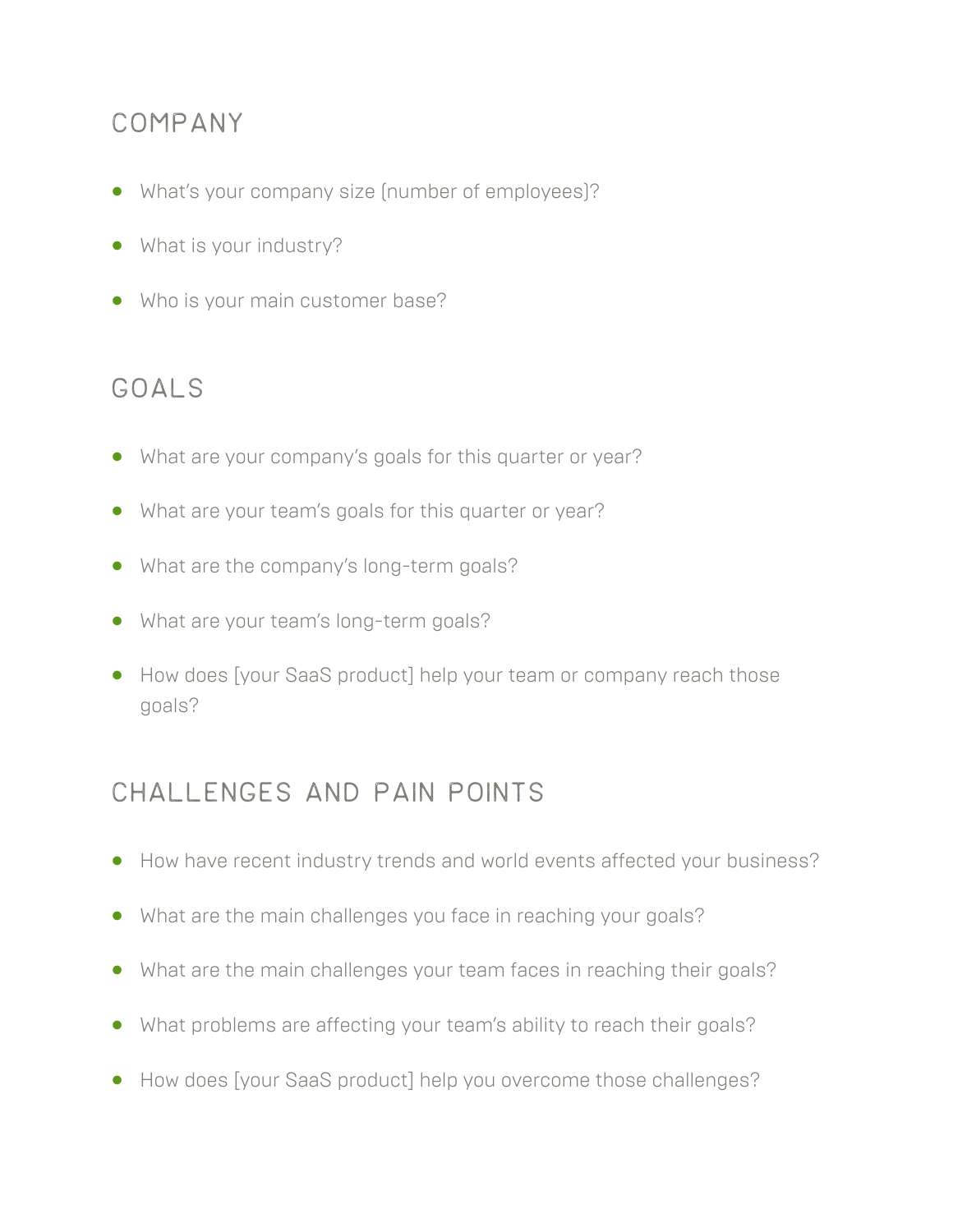- **•** What challenges were you facing before you purchased [your product]?
- **•** What was your deadline to solve those main challenges/problems?
- **•** Who in your company or team was working to solve those issues?
- **•** What's one thing that could make your job easier or more enjoyable?
- **•** What's your least favorite part of your job?
- **•** What takes up the most time in your day?

#### Price sensitivity

- **•** How much budget does your team have for software?
- **•** At what price would you consider a [type of software] to be so expensive that you would not consider buying it?
- **•** At what price would you consider a [type of software] to be so cheap that you doubt the quality of it?
- **•** At what price would you consider a [type of software] to be somewhat expensive, but still an option?
- **•** At what price would you consider a [type of software] to be a great deal?

### Decision factors and purchase process

- **•** Do you make all purchase decisions for your team?
- **•** If not, who makes purchase decisions for your team?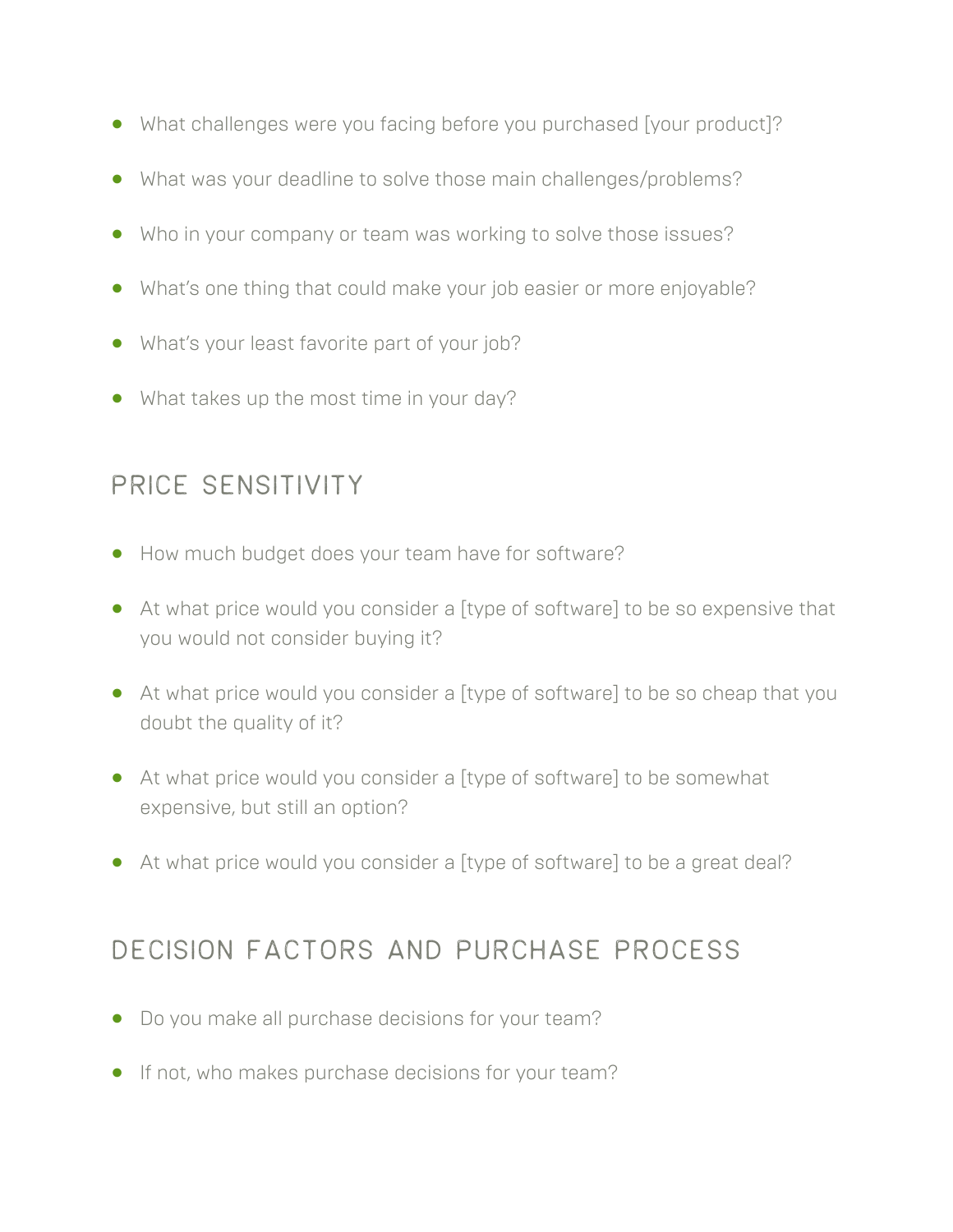- **•** Where did you first hear about [your product]?
- **•** Why did you decide to purchase then?
- **•** Did you use another [type of software] before purchasing [your product]? If so, why did you switch?
- **•** Who was involved in the decision to purchase [your product]?
- **•** Who had the final word on whether or not to purchase?
- **•** How did you decide which pricing plan was best for your business?
- **•** Did you need to change pricing plans?

## Common objections

- **•** What main concerns did you have about purchasing a [type of software]?
- **•** Which features do you feel [product] is missing?

# Use of your product

- **•** Which features of [product] do you and your team use every day?
- **•** Which features of [product] do you use on a weekly basis?
- **•** Which features of [product] do you hardly use?
- **•** Which features of [product] stood out to you at the beginning? Did those features live up to your expectation of them?